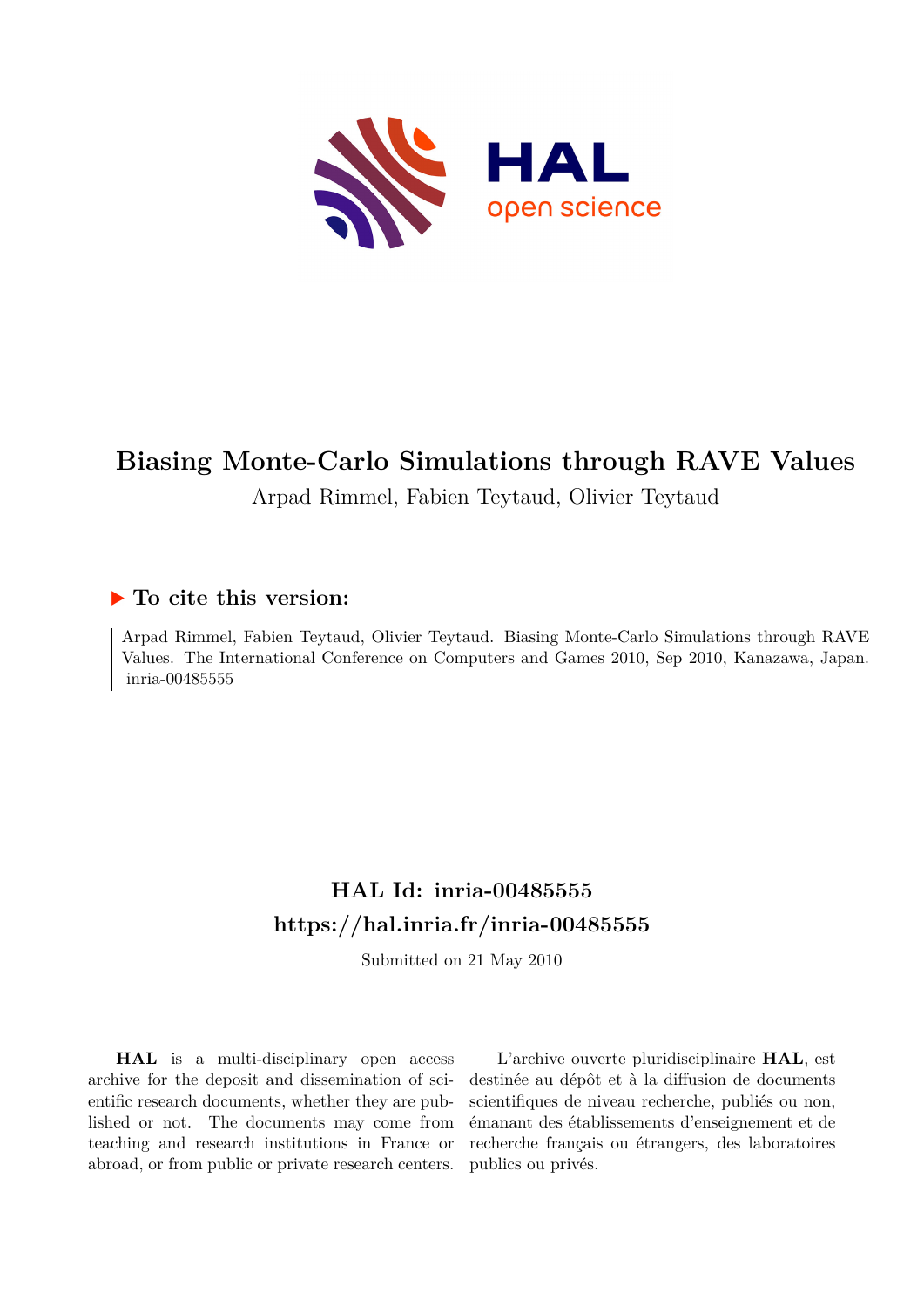# Biasing Monte-Carlo Simulations through RAVE Values

Arpad Rimmel<sup>1</sup>, Fabien Teytaud<sup>2</sup>, and Olivier Teytaud<sup>2</sup>

<sup>1</sup> Department of Computing Science, University of Alberta, Canada, rimmel@cs.ualberta.ca <sup>2</sup> TAO (Inria), LRI, UMR 8623(CNRS - Univ. Paris-Sud), bat 490 Univ. Paris-Sud 91405 Orsay, France

Abstract. The Monte-Carlo Tree Search algorithm has been successfully applied in various domains. However, its performance heavily depends on the Monte-Carlo part. In this paper, we propose a generic way of improving the Monte-Carlo simulations by using RAVE values, which already strongly improved the tree part of the algorithm. We prove the generality and efficiency of our approach by showing improvements on two different applications: the game of Havannah and the game of Go.

# 1 Introduction

Monte-Carlo Tree Search (MCTS) [5, 6, 10] is a recent algorithm for taking decisions in a discrete, observable, uncertain environment with finite horizon. This algorithm is particularly interesting when the number of states is huge. In this case, classical algorithms like Minimax and Alphabeta [9], for two-player games, and Dynamic Programming [13], for one-player games, are too time-consuming or not efficient. MCTS combines an exploration of the tree based on a compromise between exploration and exploitation, and an evaluation based on Monte-Carlo simulations. A classical generic improvement is the use of the RAVE values [8]. This algorithm and this improvement will be described in section 2. It achieved particularly good results in two-player games like computer Go [12] or Havannah [15]. Moreover, it was also successfully applied on one-player problems like the automatic generation of libraries for linear transforms [7], non-linear optimization [2] or active learning [14].

The algorithm can be improved by modifying the Monte-Carlo simulations. For example, in [16], the addition of patterns to the simulations leads to a significant improvement in the case of the game of Go. However, those patterns are domain-specific. In this paper, we propose a generic modification of the simulations based on the RAVE values that we called "poolRave". The principle is to play moves that are considered efficient according to the RAVE values with a higher probability than the other moves. We show significant positive results on two different applications: the game of Go and the game of Havannah.

We first present the principle of the Monte-Carlo Tree Search algorithm and of the RAVE improvement (section 2). Then, we introduce the new Monte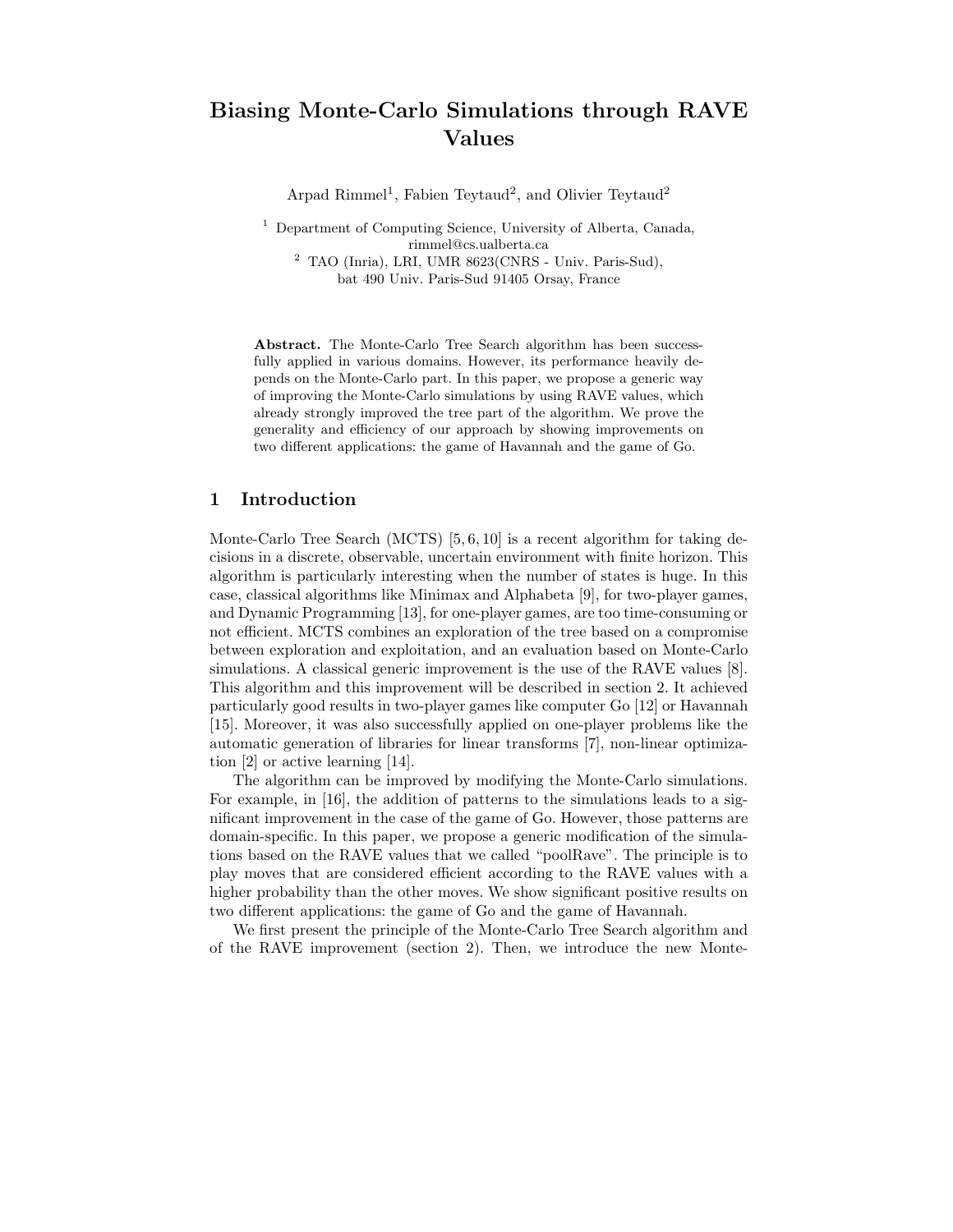Carlo simulations (section 3). Finally, we present the experiments (section 4) and conclude.

# 2 Monte-Carlo Tree Search

MCTS is based on the incremental construction of a tree representing the possible future states by using (i) a bandit formula (ii) Monte-Carlo simulations. Section 2.1 presents bandits and section 2.2 then presents their use for planning and games, i.e. MCTS.

#### 2.1 Bandits

A k-armed bandit problem is defined by the following elements:

- A finite set of arms is given; without loss of generality, the set of arms can be denoted  $J = \{1, \ldots, k\}.$
- Each arm  $j \in J$  is equipped with an unknown random variable  $X_j$ ; the expectation of  $X_j$  is denoted  $\mu_j$ .
- At each time step  $t \in \{1, 2, \dots\}$ :
	- The algorithm chooses  $j_t \in J$  depending on  $(j_1, \ldots, j_{t-1})$  and  $(r_1, \ldots, r_{t-1})$ .
	- Each time an arm  $j$  is selected, the algorithm gets a reward  $r_t$ , which is an independent realization of  $X_{j_t}$ .

The goal of the problem is to minimize the so-called *regret*. Let  $T_i(n)$  be the number of times an arm has been selected during the first n steps. The regret after n steps is defined by

$$
\mu^* n - \sum_{j=1}^k \mu_j \mathbb{E}[T_j(n)] \text{ where } \mu^* = \max_{1 \le i \le k} \mu_i.
$$

 $\mathbb{E}[T_i(n)]$  represents the esperance of  $T_i(n)$ .

In [1], the authors achieve a logarithmic regret (it has been proved that this is the best obtainable regret in [11]) independently of the  $X_i$  with the following algorithm: first, try one time each arm; then, at each step, select the arm  $j$  that maximizes

$$
\bar{x_j} + \sqrt{\frac{2ln(n)}{n_j}}.\tag{1}
$$

 $\bar{x}_j$  is the average reward for the arm j (until now).  $n_j$  is the number of times the arm  $i$  has been selected so far.  $n$  is the overall number of trials so far. This formula consists in choosing at each step the arm that has the highest upper confidence bound (UCB). It is called the UCB formula.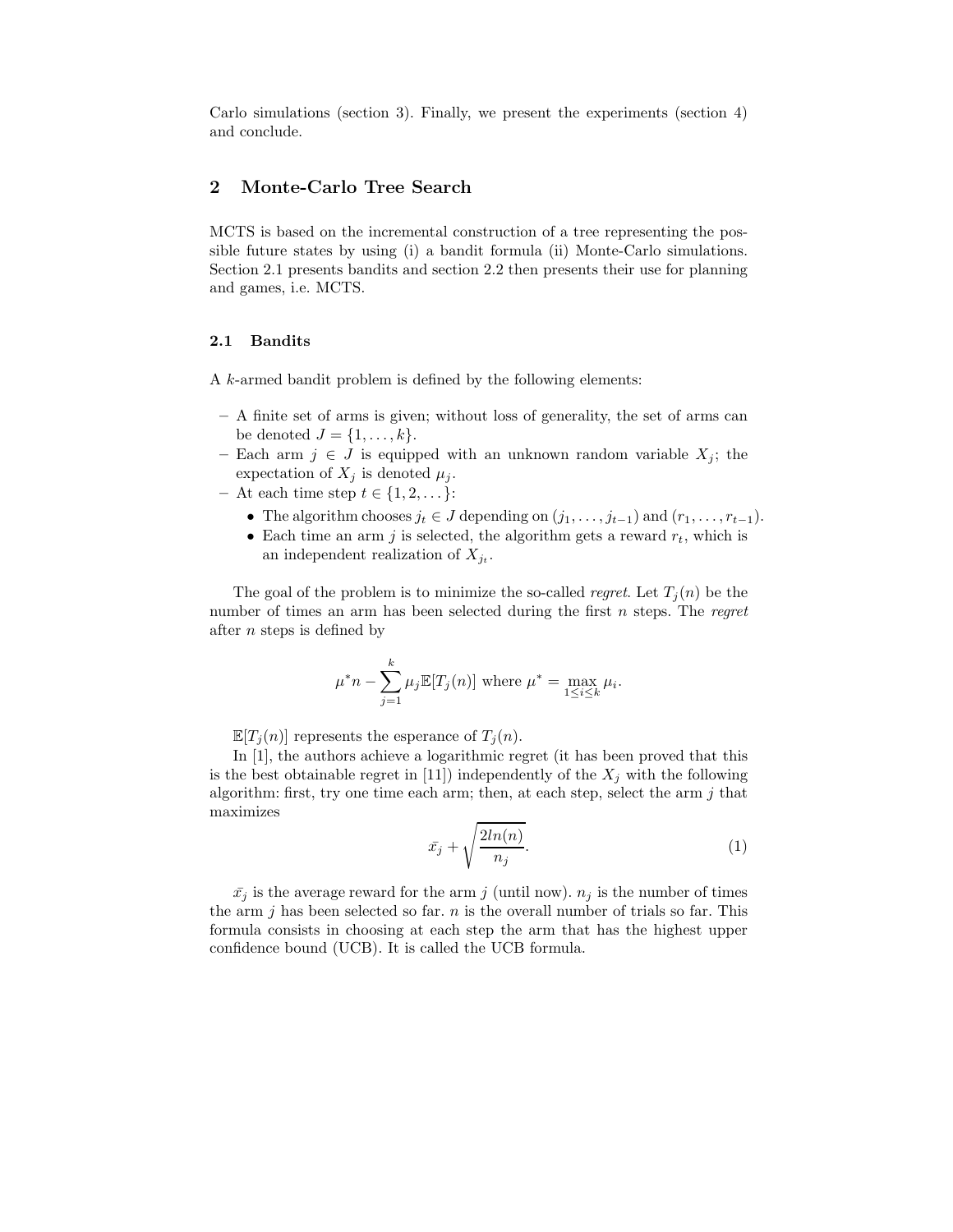### 2.2 Monte-Carlo Tree Search

The MCTS algorithm constructs in memory a subtree  $\hat{T}$  of the global tree T representing all the possible future states of the problem (the so-called extensive form of the problem). The construction of  $\hat{T}$  is done by the repetition (while there is some time left) of 3 successive steps: descent, evaluation, growth. The algorithm is given in Alg. 1 (Left) and illustrated in Fig. 1.



Fig. 1. Illustration of the Monte-Carlo Tree Search algorithm from a presentation of the article [8]

**Descent.** The descent in  $\hat{T}$  is done by considering that selecting a new node is equivalent to a  $k$ -armed bandit problem. In each node  $s$  of the tree, the following information are stored:

- $n_s$ : the total number of times the node s has been selected.
- $\bar{x}_s$ : the average reward for the node s.

The formula to select a new node  $s'$  is based on the UCB formula 1. Let  $C^s$  be the set of children of the node s:

$$
s' \leftarrow \argmax_{j \in C^s} \bar{x_j} + \sqrt{\frac{2ln(n_s)}{n_j}}
$$

Once a new node has been selected, we repeat the same principle until we reach a situation  $S$  outside of  $\overline{T}$ .

Evaluation. Now that we have reached a situation S outside of  $\hat{T}$ . There is no more information available to take a decision; we can't, as in the tree, use the bandit formula. As we are not at a leaf of  $T$ , we can not directly evaluate S. Instead, we use a Monte-Carlo simulation to have a value for S. The Monte-Carlo simulation is done by selecting a new node (a child of s) using the heuristic function  $mc(s)$  until a terminal node is reached.  $mc(s)$  returns one element of  $C<sup>s</sup>$  based on a uniform distribution (in some cases, better distributions than the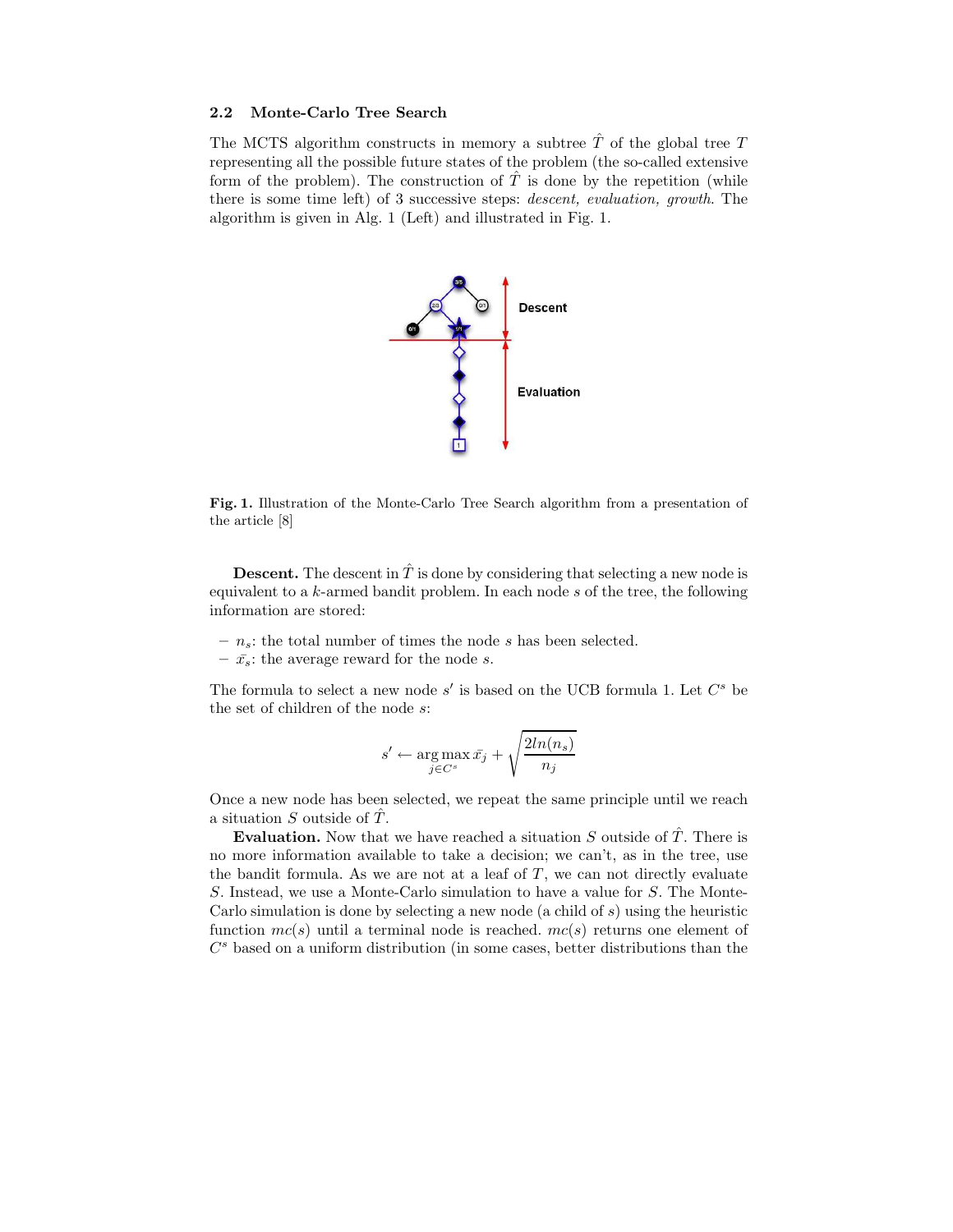uniform distribution are possible; we will consider uniformity here for Havannah, and the distribution in [16] for the game of Go).

**Growth.** In the growth step, we add the node S to  $\hat{T}$ . In some implementations, the node  $S$  is added to the node only after a finite fixed number of simulations instead of just 1; this number is 1 for our implementation for Havannah and 5 in our implementation for Go.

After adding S to  $\hat{T}$ , we update the information in S and in all the situations encountered during the descent with the value obtained with the Monte-Carlo evaluation (the numbers of wins and the numbers of losses are updated).

```
Initialization of \hat{T}, n, \bar{x}while there is some time left do
    s' \leftarrow sInitialization of game
   //DESCENT//
    while s' in \hat{T} and s' not terminal do
       s' \leftarrow \arg \max_{i} \left[ \bar{x_j} + \sqrt{\frac{2 \ln(n_{s'})}{n_j}} \right]j \in C^{S'}game \leftarrow game + s'end while
    S = s'//EVALUATION//
    while s' is not terminal do
       s' \leftarrow mc(s')end while
   r = result(s)′
                         )
   //GROWTH//
   \hat{T} \leftarrow \hat{T} + Sfor each s in game do
       n_s \leftarrow n_s + 1\bar{x_s} \leftarrow (\bar{x_s} * (n_s - 1) + r)/n_send for
end while
                                                                                 Initialization of \hat{T}, n, \bar{x}, n<sup>RAVE</sup>, \bar{x}^{RAVE}while there is some time left do
                                                                                    s' \leftarrow sInitialization of game, simulation
                                                                                   //DESCENT//
                                                                                    while s' in \hat{T} and s' not terminal do
                                                                                        s' \leftarrow \arg \max_{\mathbf{x}'} \left[ \bar{x_j} + \alpha \mathbf{\bar{x}_{s',j}^{RAVE}} + \sqrt{\frac{2 \ln(n_{s'})}{n_j}} \right]j \in C^{S'}game \leftarrow game + s'end while
                                                                                    S = s//EVALUATION//
                                                                                    //beginning of the poolRave modification //
                                                                                    s
                                                                                        \leftarrow last visited node in the tree with at
                                                                                   least 50 simulations
                                                                                    while s' is not terminal do
                                                                                       if Random <p> then
                                                                                            s' ←one of the k moves with best RAVE
                                                                                            value in s''/* this move is randomly and uniformly
                                                                                           selected */
                                                                                       else
                                                                                        s' \leftarrow mc(s')<br>end if
                                                                                        simulation \leftarrow simulation + s'end while
                                                                                    //end of the poolRave modification //
                                                                                    //without poolRave, just s' \leftarrow mc(s')//
                                                                                    r = result(s')//GROWTH/\hat{\hat{T}} \leftarrow \hat{T} + Sfor each s in game do
                                                                                       n_s \leftarrow n_s + 1\begin{array}{l}\n\bar{x}_s \leftarrow (\bar{x}_s * (n_s - 1) + r)/n_s \\
\quad\text{for each } s' \text{ in simulation }\mathbf{do} \\
\quad\mathbf{n}_{\mathbf{s},s'}^{\mathbf{RAVE}} \leftarrow \mathbf{n}_{\mathbf{s},s'}^{\mathbf{RIVE}} + 1\n\end{array}\bar{\mathbf{x}}_{\mathbf{s},\mathbf{s}'}^{\text{RAVE}} \leftarrow (\bar{\mathbf{x}}_{\mathbf{s},\mathbf{s}'}^{\text{RAVE}} * (\mathbf{n}_{\mathbf{s},\mathbf{s}'}^{\text{RAVE}} - 1) + \mathbf{r})/\mathbf{n}_{\mathbf{s},\mathbf{s}'}^{\text{RAVE}}<br>end for
                                                                                   end for
                                                                                end while
```
Algorithm 1 Left.  $MCTS(s)$  Right. RMCTS(s), including the poolRave modification.//s a situation.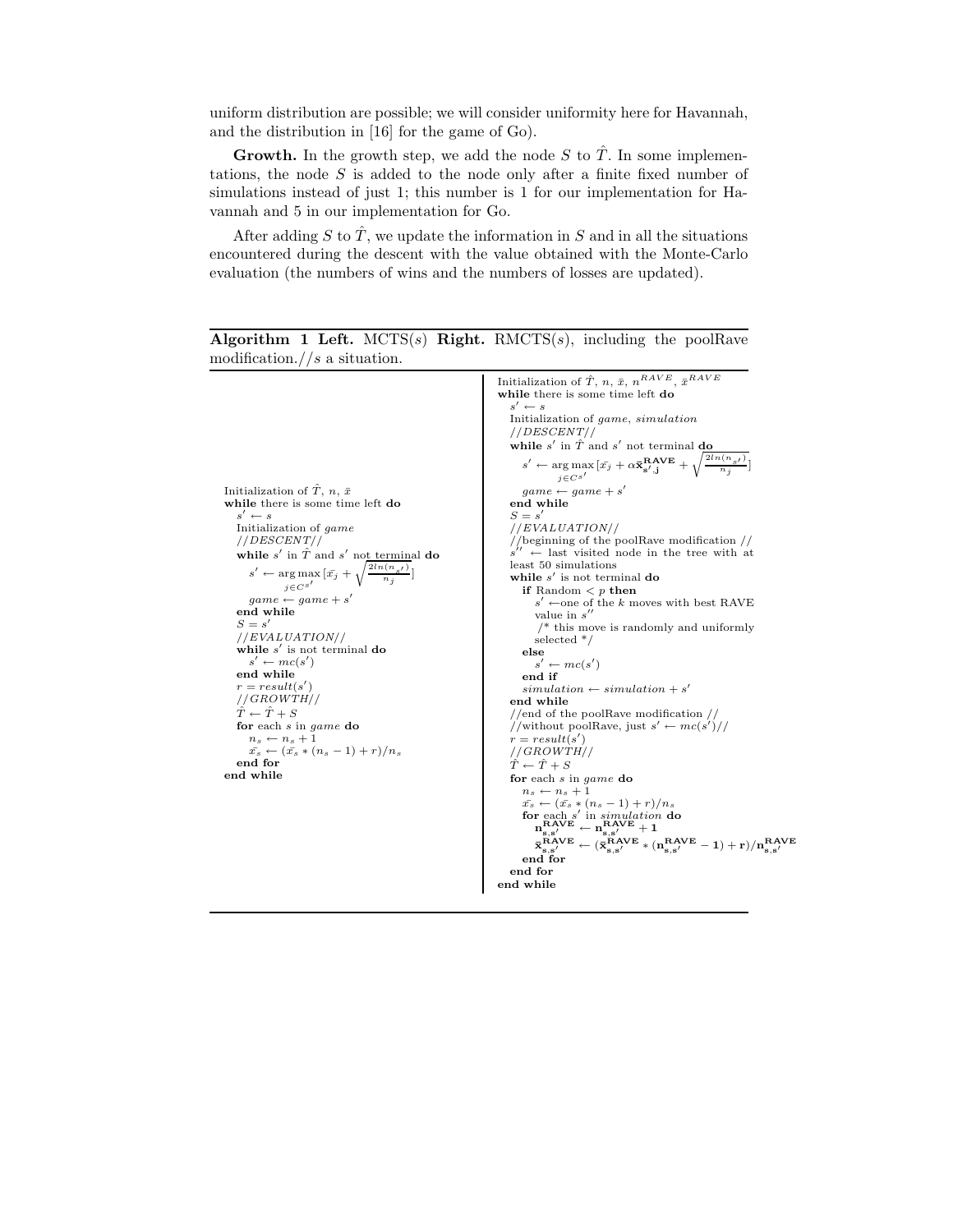#### 2.3 Rapid Action Value Estimates

This section is only here for introducing notations and recalling the principle of rapid action value estimates; people who have never seen these notions are referred to [8] for more information. One generic and efficient improvement of the Monte-Carlo Tree Search algorithm is the RAVE values introduced in [3, 8]. In this section we note  $f \rightarrow s$  the move which leads from a node f to a node s (f is the father and s the child node corresponding to move  $m = f \rightarrow s$ ). The principle is to store, for each node  $s$  with father  $f$ ,

- $-$  the number of wins (won simulations crossing  $s$  this is exactly the number of won simulations playing the move  $m$  in  $f$ );
- the number of losses (lost simulations playing  $m$  in  $f$ );
- the number of  $AMAF<sup>1</sup>$  wins, i.e. the number of won simulations such that f has been crossed and  $m$  has been played after situation  $f$  by the player to play in f (but not necessarily in f!). In MCTS, this number is termed RAVE wins (Rapid Action Value Estimates);
- and the number of AMAF losses (defined similarly to AMAF wins).

The percentage of wins established with RAVE values instead of standard wins and losses is noted  $\bar{x}_{f,s}^{RAVE}$ . The total number of games starting from f and in which  $f \to s$  has been played is noted  $n_{f,s}^{RAVE}$ .

From the definition, we see that RAVE values are biased; a move might be considered as good (according to  $\bar{x}_{f,s}$ ) just because it is good later in the game; equivalently, it could be considered as bad just because it is bad later in the game, whereas in  $f$  it might be a very good move.

Nonetheless, RAVE values are very efficient in guiding the search: each Monte-Carlo simulation updates many RAVE values per crossed node, whereas it updates only one standard win/loss value. Thanks to these bigger statistics, RAVE values are said to be more biased but to have less variance.

Those RAVE values are used to modify the bandit formula 1 used in the  $descent$  part of the algorithm. The new formula to chose a new node  $s'$  from the node  $s$  is given below; let  $C^s$  be the set of children of the node  $s$ .

$$
s' \leftarrow \mathop{\arg\max}\limits_{j \in C^s} \, [\bar{x_j} + \alpha \mathbf{\bar{x}_{s,j}^{RAVE}} + \sqrt{\frac{2\ln(n_s)}{n_j}}]
$$

 $\alpha$  is a parameter that tends to 0 with the number of simulations. When the number of simulations is small, the RAVE term has a larger weight in order to benefit from the low variance. When the number of simulations gets high, the RAVE term becomes small in order to avoid the bias. Please note that the right hand term  $+\sqrt{\frac{2 \ln(n_s)}{n_j}}$  exists in the particular case UCT; in many applications, the constant  $2$  is replaced by a much smaller constant or even 0; see [12] for more on this.

 $1$  AMAF=All Moves As First.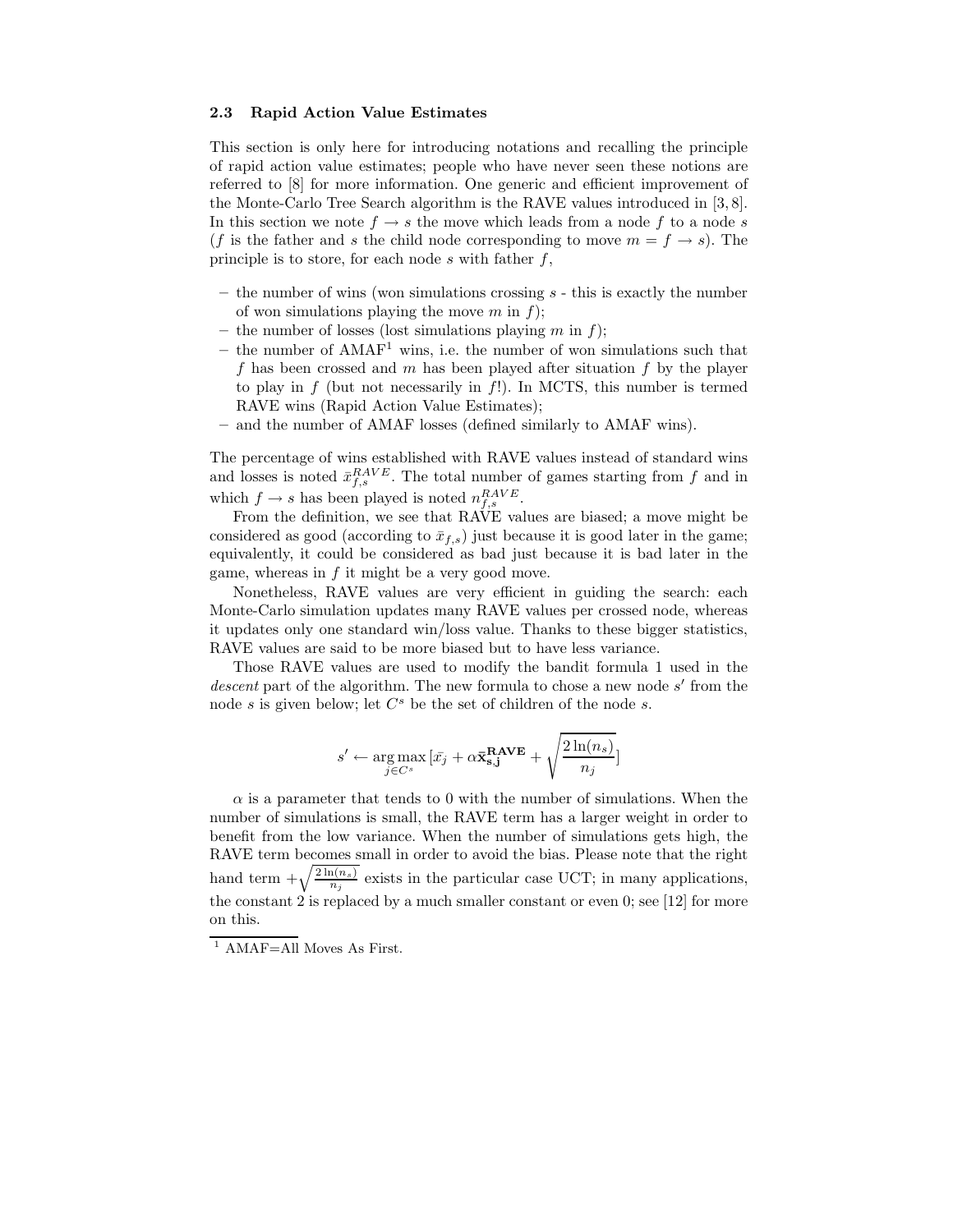The modified MCTS algorithm with RAVE values is given in Alg. 1 (Right); it includes also the poolRave modification described below. The modifications corresponding to the addition of the RAVE values are put in bold and the poolRave modification is delimited by text.

# 3 PoolRave

The contribution of this paper is to propose a generic way to improve the Monte-Carlo simulations. A main weakness of MCTS is that choosing the right Monte-Carlo formula  $(mc(.)$  in Alg. 1) is very difficult; the sophisticated version proposed in [16] made a big difference with existing functions, but required a lot of human expertise and work. We aim at reducing the need for such expertise. The modification is as follows: before using  $mc(s)$ , and with a fixed probability p, try to choose one of the  $k$  best moves according to RAVE values. The RAVE values are those of the last node with at least 50 simulations. We will demonstrate the generality of this approach by proposing two different successful applications: the classical application to the game of Go, and the interesting case of Havannah in which far less expertise is known.

# 4 Experiments

We will consider (i) Havannah (section 4.1) and then the game of Go (section 4.2).

#### 4.1 Havannah

We will briefly present the rules and then our experimental results.

The game of Havannah is a two-player game created by Christian Freeling. The game is played on a hexagonal board with hexagonal locations. It can be considered as a connection game, like the game of Hex or Twixt. The rules are very simple. White starts, and after that each player plays alternatively. To win a game a player has to realize one of these three shapes :

- A ring, which is a loop around one or more cells (empty or not, occupied by black or white stones).
- A fork, which is a continuous string of stones that connects three of the six sides of the board (corner locations are not belonging to the edges).
- A bridge, which is a continuous string of stones that connects one of the six corners to another one.

An example of these three winning positions is given in Fig. 2.

The game of Havannah is specially difficult for computers, for different reasons.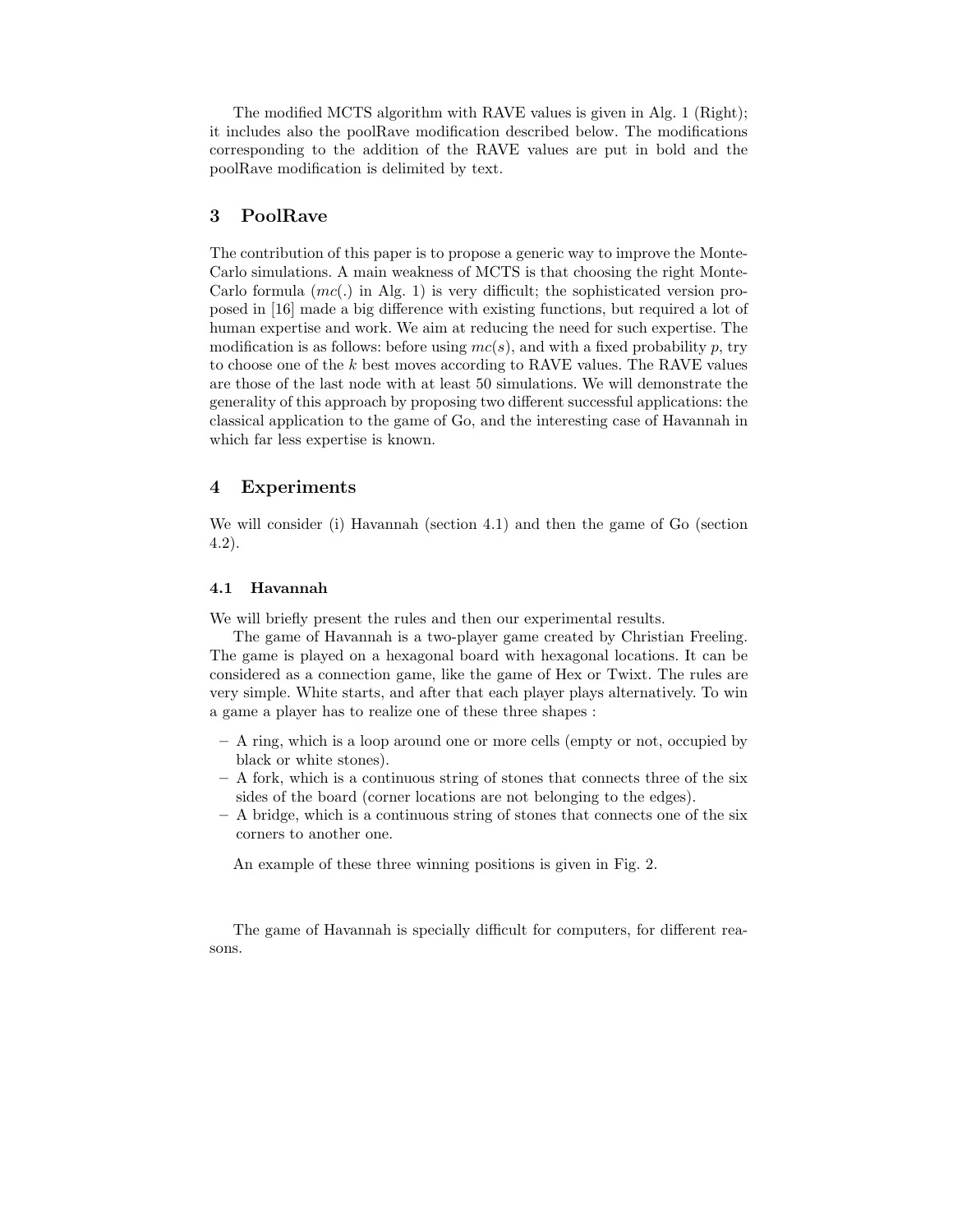

Fig. 2. Three finished games: a ring (a loop, by black), a bridge (linking two corners, by white) and a fork (linking three edges, by black).

- First, due to the large action space. For instance, in size 10 (10 locations per edges) there are 271 possible moves for the first player.
- Second, there is no pruning rule for reducing the tree of the possible futures.
- Third, there is no natural evaluation function.
- Finally, the lack of expert knowledge for this game.

The efficiency of the MCTS algorithm on this game has been shown recently in [15]. As far as we know, nowadays, all the robots which play this game use an MCTS algorithm. In their paper, they also have shown the efficiency of the RAVE formula.

The experimental results are presented in Table 1.

|       |     |    | $\#$ of simulations Value of pSize of the pool Success rate against the baseline |
|-------|-----|----|----------------------------------------------------------------------------------|
| 1000  | 1/2 | 5  | $52.7 \pm 0.62\%$                                                                |
| 1000  | 1/2 | 10 | 54.32±0.46%                                                                      |
| 1000  |     | 10 | 52.42±0.70%                                                                      |
| 1000  | 1/4 | 10 | 53.19±0.68%                                                                      |
| 1000  | 3/4 | 10 | 53.34±0.85%                                                                      |
| 1000  |     | 20 | $53.2 \pm 0.8\%$                                                                 |
| 1000  | 1/2 | 20 | $52.51 \pm 0.54\%$                                                               |
| 1000  | 1/4 | 20 | $52.13 \pm 0.55\%$                                                               |
| 1000  | 3/4 | 20 | $52.9 \pm 0.34\%$                                                                |
| 10000 | 1/2 | 10 | 54.45±0.75%                                                                      |
| 20000 | /2  | 10 | 54.42±0.89%                                                                      |

Table 1. Success rate of the poolRave modification for the game of Havannah. The baseline is the code without the poolRave modification.

We experiment the modification presented in this paper for the game of Havannah. We measure the success rate of our bot with the new modification against the baseline version of our bot. There are two different parameters to tune : (i) p which is the probability of playing a modified move and (ii) the size of the pool. We have experimented with different numbers of simulations in order to see the robustness of our modification. Results are shown in table 1. The best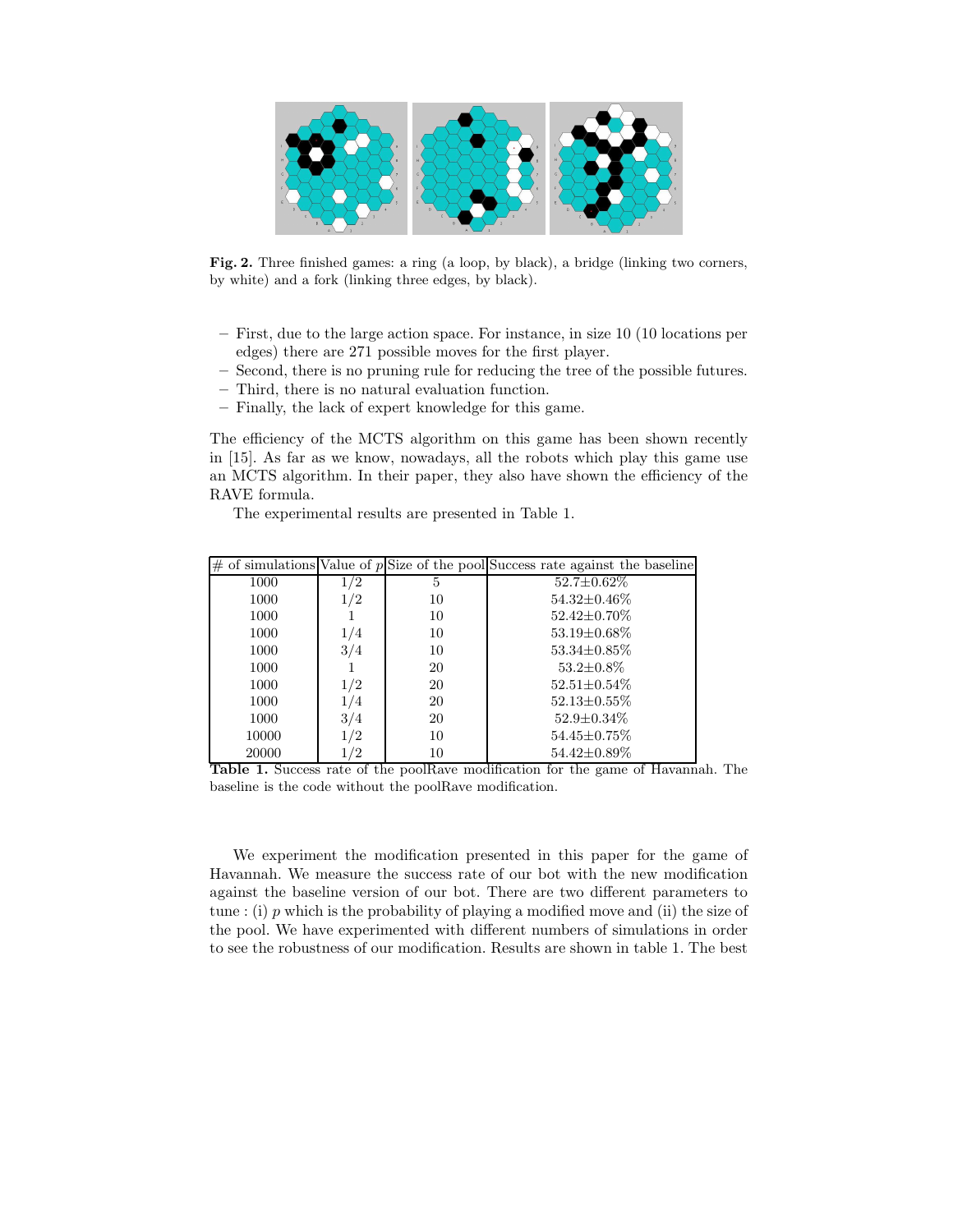results are obtained with  $p = 1/2$  and a pool size of 10, for which we have a success rate of 54.32% for 1000 simulations and 54.45% for 10000 simulations. With the same set of parameters, for 20000 simulations we have 54.42%, so for the game of Havannah this improvement seems to be independent of the number of simulations.

#### 4.2 Go

The game of Go is a classical benchmark for MCTS; this Asian game is probably the main challenge in games and a major testbed for artificial intelligence. The rules can be found on http://senseis.xmp.net; roughly, each player puts a stone of his color in turn, groups are maximum sets of connected stones for 4-connectivity, groups that do not touch any empty location are "surrounded" and removed from the board; the player who surround the bigger space with his stones has won. Computers are far from the level of professional players in Go, and the best MCTS implementations for the game of Go use sophisticated Monte-Carlo Tree Search.

The modification proposed in this article is implemented in the Go program MoGo. The probability of using the modification  $p$  is useful in order to preserve the diversity of the simulations. As, in MoGo, this role is already played by the "fillboard" modification [4], the probability p is set to 1. The experiments are done by making the original version of MoGo play against the version with the modification on 9x9 games with 1000 simulations per move.

We obtain up to  $51.7 \pm 0.5\%$  of victory. The improvement is mathematically significant but not very important. The reason is that Monte Carlo simulations in the program MoGo possess extensive domain knowledge in the form of patterns. In order to measure the effect of our modification in applications where no knowledge is available, we run more experiments with a version of MoGo without patterns. The results are presented in table 2.

|    | Size of the pool Success rate against the baseline |
|----|----------------------------------------------------|
| 5  | $54.2 \pm 1.7\%$                                   |
| 10 | $58.7 \pm 0.6\%$                                   |
| 20 | $62.7 \pm 0.9\%$                                   |
| 30 | $62.7 \pm 1.4\%$                                   |
| 60 | $59.1 \pm 1.8\%$                                   |
|    |                                                    |

Table 2. Success rate of the poolRave modification for the game of Go. The baseline is the code without the poolRave modification. This is in the case of no patterns in the Monte-Carlo part.

When the size of the pool is too large or not large enough, the modification is not as efficient. When using a good compromise for the size (20 in the case of MoGo for 9x9 go), we obtain  $62.7 \pm 0.9\%$  of victory.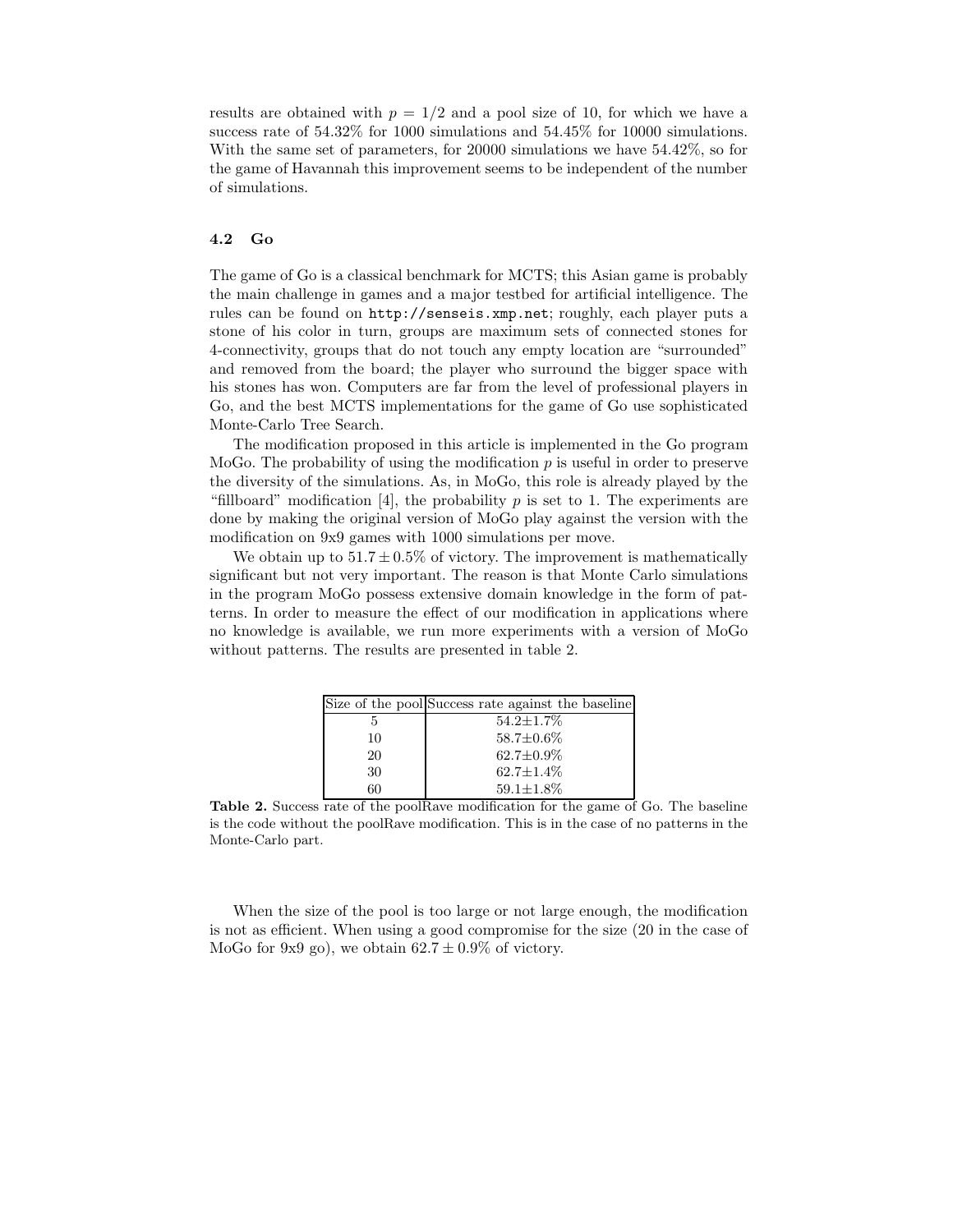It is also interesting to note that when we increase the number of simulations per move, we obtain slightly better results. For example, with 10000 simulations per move, we obtain  $64.4 \pm 0.4\%$  of victory.

# 5 Conclusion

We presented a generic way of improving the Monte-Carlo simulations in the Monte-Carlo Tree Search algorithm. This method is based on already existing values (the RAVE values) and is easy to implement.

We show two different applications where this improvement was successful: the game of Havannah and the game of Go. For the game of Havannah, we achieve 54.3% of victory against the version without the modification. For the game of Go, we achieve only 51.7% of victory against the version without modification. However, without the domain-specific knowledge, we obtain up to 62.7% of victory.

In the near future, we intend to use an evolution algorithm in order to tune the different parameters. We will also try different ways of using these values in order to improve the Monte-Carlo simulations. We strongly believe that the next step in improving the MCTS algorithm will be reached by finding an efficient way of modifying the Monte-Carlo simulations depending on the context.

### References

- 1. P. Auer, N. Cesa-Bianchi, and P. Fischer. Finite-time analysis of the multiarmed bandit problem. Machine Learning, 47(2/3):235–256, 2002.
- 2. A. Auger and O. Teytaud. Continuous lunches are free plus the design of optimal optimization algorithms. Algorithmica, Accepted.
- 3. B. Bruegmann. Monte-carlo Go (unpublished draft http://www.althofer.de/bruegmann-montecarlogo.pdf). 1993.
- 4. G. Chaslot, C. Fiter, J.-B. Hoock, A. Rimmel, and O. Teytaud. Adding expert knowledge and exploration in Monte-Carlo Tree Search. In Advances in Computer Games, Pamplona Espagne, 2009. Springer.
- 5. G. Chaslot, J.-T. Saito, B. Bouzy, J. W. H. M. Uiterwijk, and H. J. van den Herik. Monte-Carlo Strategies for Computer Go. In P.-Y. Schobbens, W. Vanhoof, and G. Schwanen, editors, Proceedings of the 18th BeNeLux Conference on Artificial Intelligence, Namur, Belgium, pages 83–91, 2006.
- 6. R. Coulom. Efficient Selectivity and Backup Operators in Monte-Carlo Tree Search. In P. Ciancarini and H. J. van den Herik, editors, Proceedings of the 5th International Conference on Computers and Games, Turin, Italy, pages 72–83, 2006.
- 7. F. de Mesmay, A. Rimmel, Y. Voronenko, and M. Püschel. Bandit-based optimization on graphs with application to library performance tuning. In A. P. Danyluk, L. Bottou, and M. L. Littman, editors, ICML, volume 382 of ACM International Conference Proceeding Series, page 92. ACM, 2009.
- 8. S. Gelly and D. Silver. Combining online and offline knowledge in UCT. In ICML '07: Proceedings of the 24th international conference on Machine learning, pages 273–280, New York, NY, USA, 2007. ACM Press.